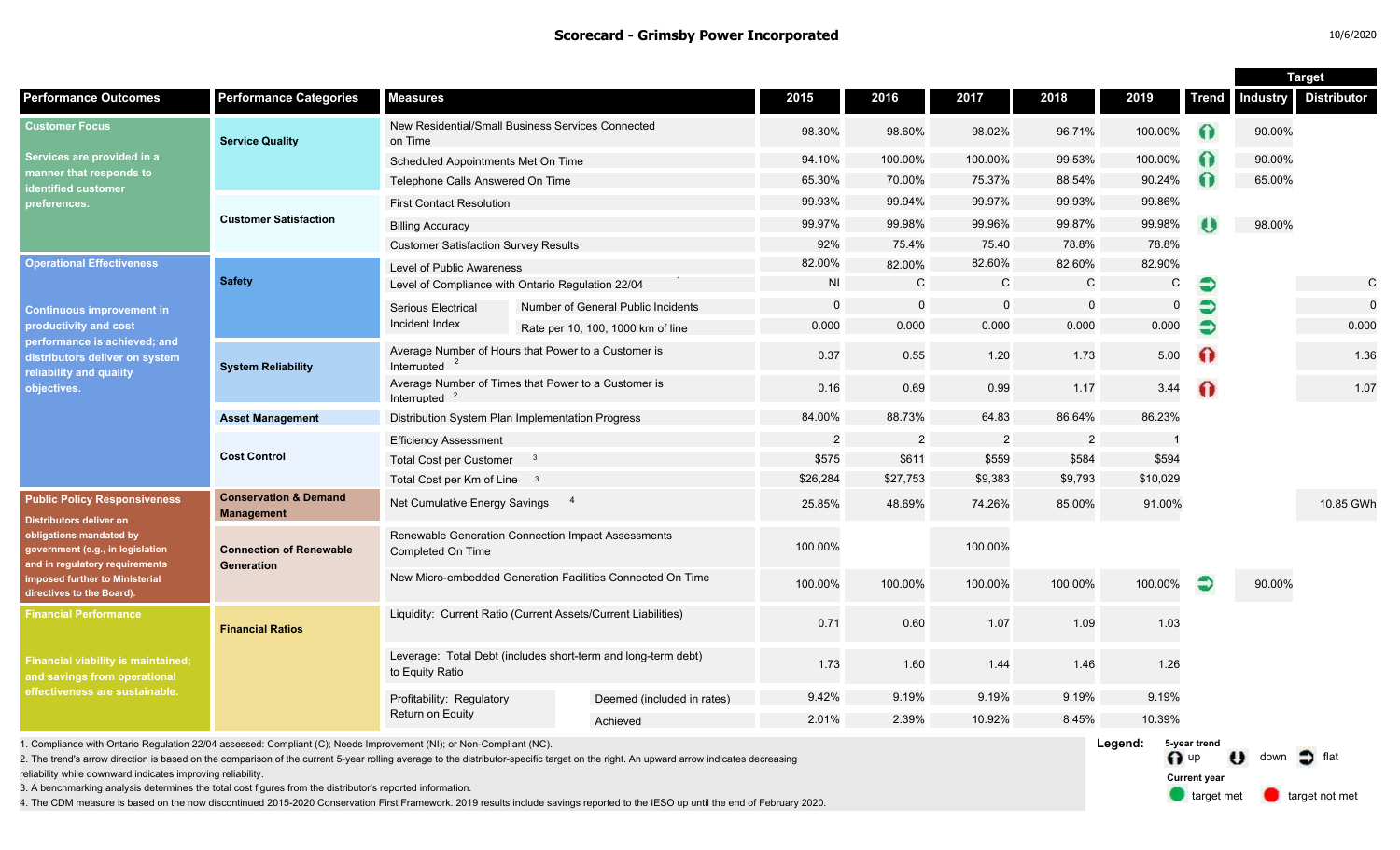# **2019 Scorecard Management Discussion and Analysis ("2019 Scorecard MD&A")**

The link below provides a document titled "Scorecard - Performance Measure Descriptions" that has the technical definition, plain language description and how the measure may be compared for each of the Scorecard's measures in the 2016 Scorecard MD&A: **[http://www.ontarioenergyboard.ca/OEB/\\_Documents/scorecard/Scorecard\\_Performance\\_Measure\\_Descriptions.pdf](http://www.ontarioenergyboard.ca/OEB/_Documents/scorecard/Scorecard_Performance_Measure_Descriptions.pdf)**

## **Scorecard MD&A - General Overview**

Grimsby Power Incorporated ("Grimsby Power") is committed to providing the residents and businesses of Grimsby with a safe and reliable supply of electricity while operating effectively and efficiently at an equitable cost. Grimsby Power continues to strive to exceed customer and Ontario Energy Board (OEB) expectations and targets in customer focus, operational effectiveness, public policy responsiveness and financial performance.

## **Service Quality**

#### • **New Residential/Small Business Services Connected on Time**

In 2019, Grimsby Power added 108 eligible low-voltage residential or small business customers (those utilizing connections under 750 volts) to its distribution system. Low-voltage customers must be connected within a five-day timeline prescribed by the Ontario Energy Board. Grimsby Power connected 100% of customers within the prescribed period. Grimsby Power contributes the continued high rating in this category due to an emphasis on customer service.

#### • **Scheduled Appointments Met On Time**

In 2019 there were 95 instances were an appointment, with the customer present, was required. Grimsby Power met 100% of its scheduled appointments on time in 2019. The appointments included cut and reconnects (upgrades to customer owned equipment) and any other related work requested by customers or their representative. Grimsby Power has consistently exceeded the industry target of 90%.

#### • **Telephone Calls Answered On Time**

The number of calls answered on time continues to be a customer service focus for Grimsby Power. In 2019 customer service representatives received over 7,900 phone calls from customers. A representative answered the call within 30 seconds just over 90% of the time. This result surpasses the Ontario Energy Board target of 65% for timely call response and is a slight increase in performance from 2018.

Until 2019, there had been a downward trend in the number of phone calls received. In 2019, Grimsby Power received 10% more phone calls compared to 2018. While the number of phone calls increased, Grimsby Power customers also continued to use other forms of communication including email and online forms from the Grimsby Power website.

Communication by phone remains a consistent means for responding to complex enquires related to bill inquiries, energy use, e billing, conservation and low-income programs.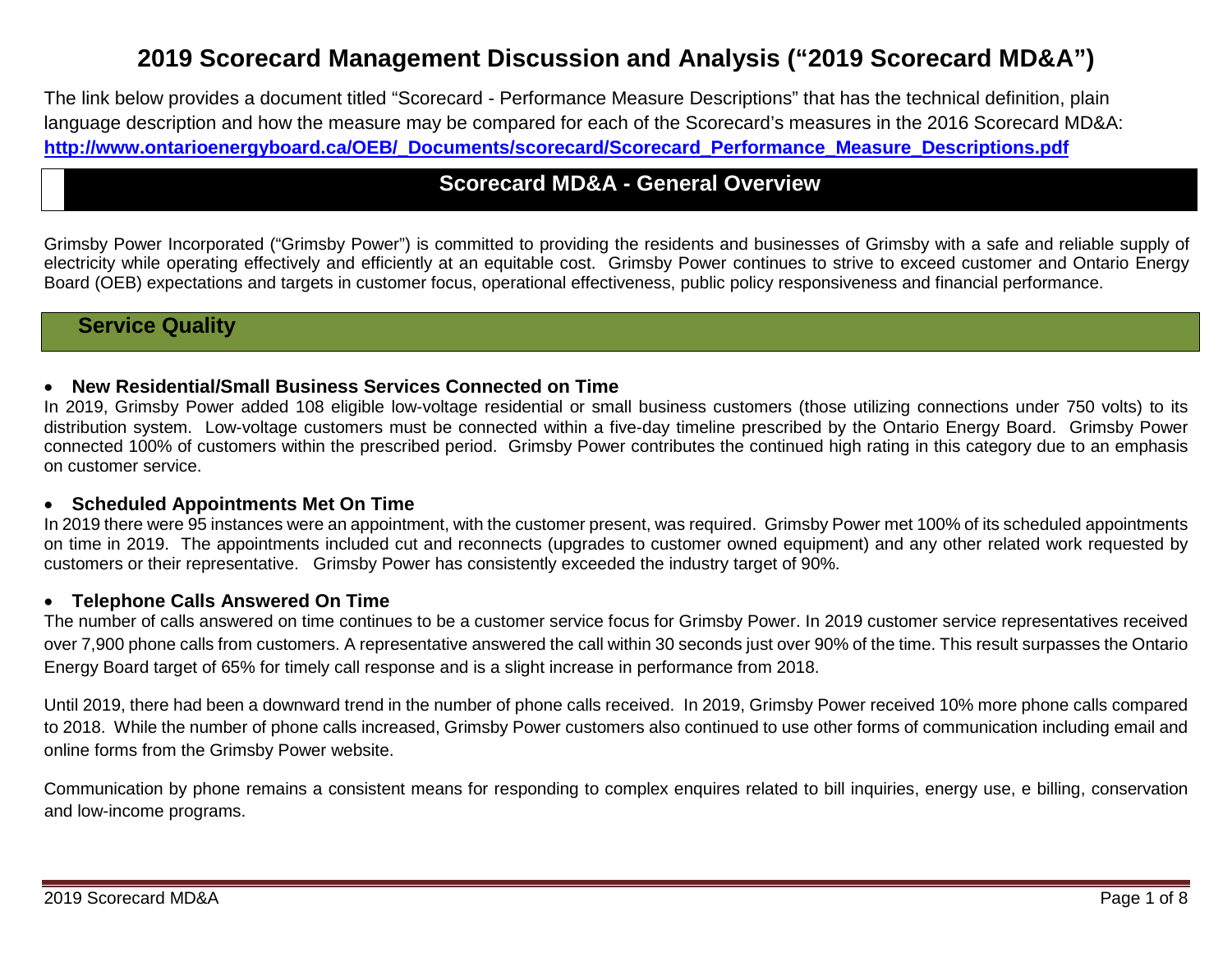## **Customer Satisfaction**

Specific customer satisfaction measurements have not been defined across the industry. The Ontario Energy Board (OEB) had instructed all electricity distributors to review and develop measurements in these areas and begin tracking by July 1, 2014. The OEB plans to review information provided by electricity distributors over the next few years and implement a commonly defined measure for these areas in the future. As a result, each electricity distributor may have different measurements of performance until the OEB provides specific direction regarding a commonly defined measure.

#### • **First Contact Resolution**

First Contact Resolution can be measured in a variety of ways and further regulatory guidance is necessary in order to achieve meaningful comparable information across electricity distributors.

For Grimsby Power, the First Contact Resolution measure is determined by taking the number of calls escalated to management over the total number of calls received by customer service representatives for the period January 1, 2019 to December 31, 2019. From January 1 to December 31, Grimsby Power received just over 7,900 phone calls and only eleven of those calls required the attention of management. This means that 99.86% of the time our customer service representatives can answer customer inquiries and resolve customer issues. Continued focus on customer service and continued awareness of customer needs through customer satisfaction surveys empowers our human resources to have continued success in first contact resolution.

#### • **Billing Accuracy**

Until July 2014 a specific measurement of billing accuracy had not been previously defined across the industry. After consultation with some electricity distributors, the Ontario Energy Board (OEB) has prescribed a measurement of billing accuracy that must be used by all electricity distributors effective October 1, 2014. The measurement for bill accuracy takes the total bills issues less the number of inaccurate bills and divides that by the total number of bills issued.

For the period from January 1, 2019 – December 31, 2019 Grimsby Power issued 140,623 bills and achieved a billing accuracy of 99.98%. This compares favorably to the prescribed OEB target of 98%.

Grimsby Power continues to strive for excellence in billing accuracy results and continues its ongoing effort to recognize any issues that may arise and identify opportunities for improvement.

#### • **Customer Satisfaction Survey Results**

The Ontario Energy Board (OEB) introduced the Customer Satisfaction Survey Results measure beginning in 2013. At a minimum, electricity distributors are required to measure and report a customer satisfaction result at least every other year. In 2016 Grimsby Power began utilizing standard questions and methodologies developed by the Innovative Research Group.

In 2018, Grimsby Power engaged a third party to conduct a customer satisfaction survey. This customer satisfaction survey provided information that supports discussions around improving customer service within all departments and levels at Grimsby Power. The survey asks customers questions on a wide range of topics, including: overall satisfaction with Grimsby Power, reliability and power quality, customer service, and billing and payment. The result of the survey was an overall customer satisfaction index of 78.8%. An increase of 3.4% compared to the last survey in 2016.

This year's survey showed the most improvement in overall satisfaction, billing and payment. There were also improvements in the score relating to the reasonableness of the amount of money that Grimsby Power retains from the bill and reliability and power quality.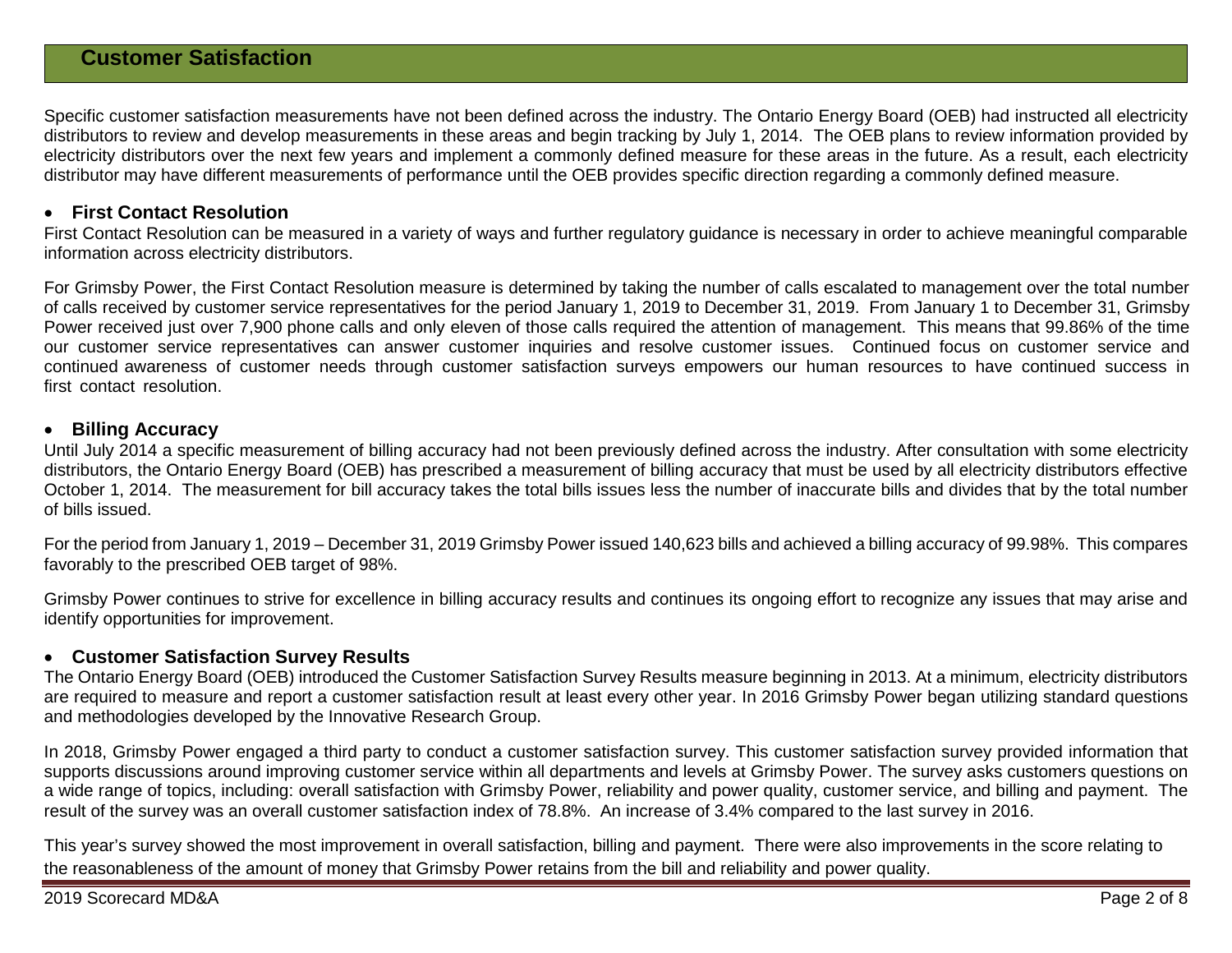While the customer satisfaction index went up there are still areas that could be improved including the price of the bill, the number of outages, communication during outages and social media presence. Grimsby Power continues to invest in capital projects that reduce the number and duration of outages. Grimsby Power renewed its website with better power outage information, added a feature to our phone system that relays power outage information and we have a presence on twitter.

## **Safety**

### • **Public Safety**

The Ontario Energy Board (OEB) introduced this Safety measure in 2015. This measure looks at safety from a customers' point of view as safety of the distribution system is a high priority. The Safety measure is generated by the Electrical Safety Authority (ESA) and includes three components: Public Awareness of Electrical Safety, Compliance with Ontario Regulation 22/04, and the Serious Electrical Incident Index.

### o **Component A – Public Awareness of Electrical Safety**

In 2019, Grimsby Power engaged a third party to launch the public awareness survey among a representative sample of the Town's population. The survey gauges the awareness level of key electrical safety concepts related to distribution assets and was based on a template survey provided by the Electrical Safety Authority (ESA).Grimsby Power's Public Safety Awareness Score in 2019 was 82.9%. This is a slight increase from the 2017 survey result of 82.6%.

A key component of the increase was an increased awareness of what to do in hazardous situations involving distribution equipment. During 2019, Grimsby Power focused portions of its community engagement on how to stay safe around distribution equipment and what to do in emergency situations.

#### o **Component B – Compliance with Ontario Regulation 22/04**

Since 2010 Grimsby Power was found to be compliant with Ontario Regulation 22/04 (Electrical Distribution Safety) with the exception of 2015 when Grimsby Power received a "Needs Improvement" rating.

This was achieved by our strong commitment to safety that includes adherence to design standards and GPI's construction verification program that ensures that the construction work matches the design standards. Ontario Regulation 22/04 - *Electrical Distribution Safety* establishes objective based electrical safety requirements for the design, construction, and maintenance of electrical distribution systems owned by licensed distributors. As stated above, in 2015 Grimsby Power received a "Needs Improvement" (NI) rating. Grimsby Power corrected the identified issue and remains committed to safety and compliance with all applicable regulations. In 2019, Grimsby Power again received a rating of "Compliant" (C).

#### o **Component C – Serious Electrical Incident Index**

This index measures the number of serious electrical incidents involving the general public. A serious electrical incident has the following meaning:

a) any electrical contact that caused death or critical injury to a person,

b) any inadvertent contact with any part of a distribution system operating at 750 volts or above or with a meter, if the contact caused or had the potential to cause death or critical injury to a person, but not if the contact was caused by force majeure, or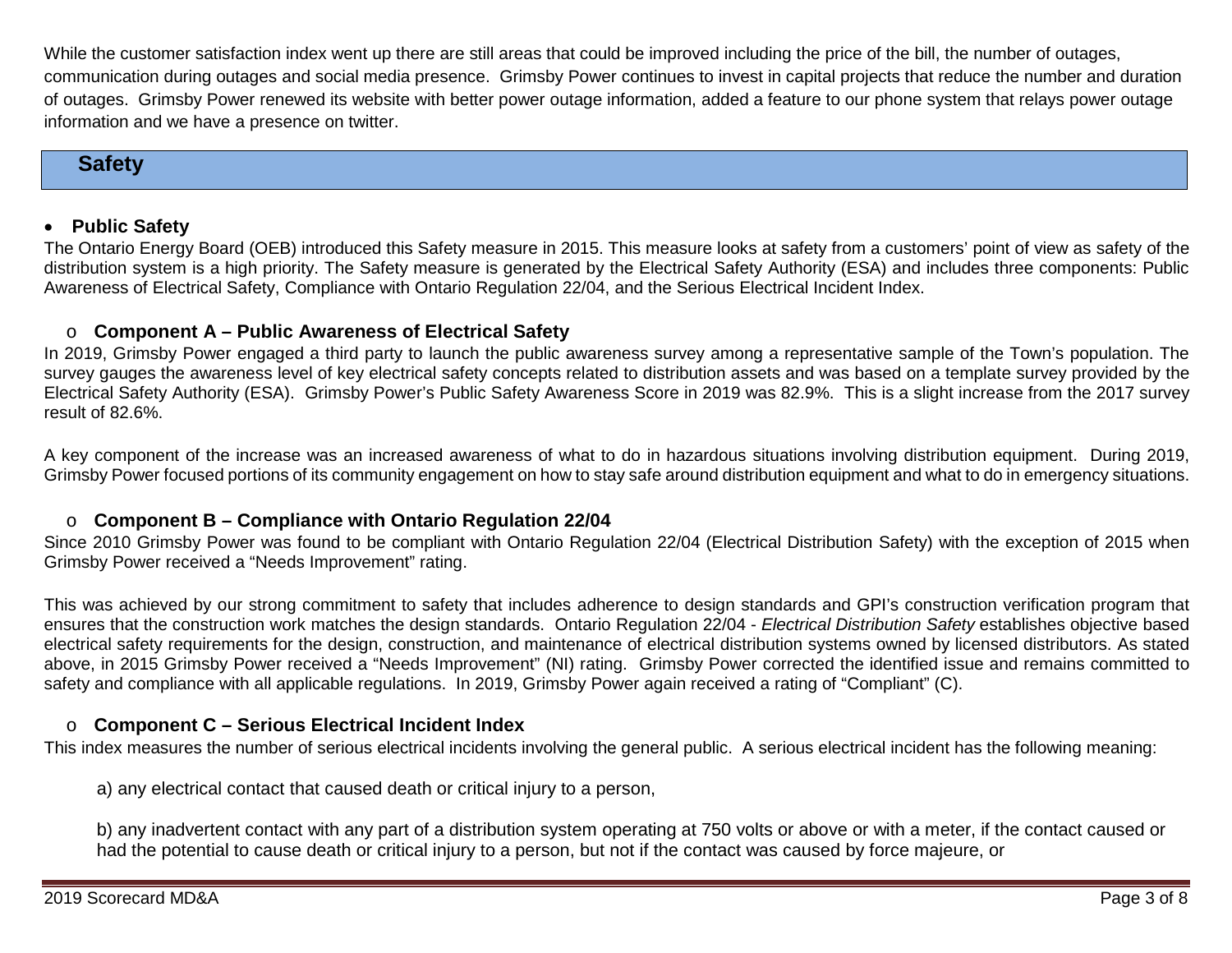c) any fire or explosion in any part of a distribution system operating at 750 volts or above or in a meter, if the fire or explosion, as the case may be, caused or had the potential to cause death or critical injury to a person, but not if it was caused by force majeure.

Grimsby Power has not had any serious electrical incidents involving the general public.

## **System Reliability**

On average Grimsby Power customers had their power interrupted 3.44 times for total of 5 hours in 2019. The main cause of the increase was adverse weather including high winds, snow and ice storms. In total adverse weather caused 20 power outages and 3.61 hours of interruption per customer.

Although Grimsby Power cannot control the weather, we have made improvements to reduce the duration and frequency of outages. Those improvements include replacing 13 pad mounted transformers with units having primary load break switching capability to reduce the number of customers impacted by an outage, voltage conversions from 8kV to 16 kV again reducing outage frequency and improvements to GPI's SCADA system to help reduce outage duration through improved access to power and equipment data.

#### • **Average Number of Hours that Power to a Customer is Interrupted**

This measure represents the average number of hours a Grimsby Power customer had interrupted power. Grimsby Power's current five year target for the average number of hours of power interruption is 1.36. The target is based on an average of scores from 2011 to 2015. The average number of hours that power was interrupted was 5.00 in 2019 up from 1.73 in 2018.

#### • **Average Number of Times that Power to a Customer is Interrupted**

This measure represents the average number of times that power to a customer was interrupted. Grimsby Power's current five year target for the average number of times power was interrupted is 1.07. The target is based on an average of scores from 2011 to 2015. The average number of times power was interrupted was 3.44 in 2019 up from 1.17 in 2018.

### **Asset Management**

#### • **Distribution System Plan Implementation Progress**

Grimsby Power submitted a Distribution System Plan (DSP) with its 2016 Cost of Service Application. The consolidated five year Distribution System Plan (DSP) submitted with the application began in 2016. The DSP serves to outline how Grimsby Power will develop, manage and maintain its distribution system equipment to provide a safe, reliable, efficient and cost effective distribution system. The completion progress of Grimsby Power's 2019 distribution system plan was 86.23%. This percentage was determined using a weighted completion percentage.

The distribution plan progress is in line with previous years.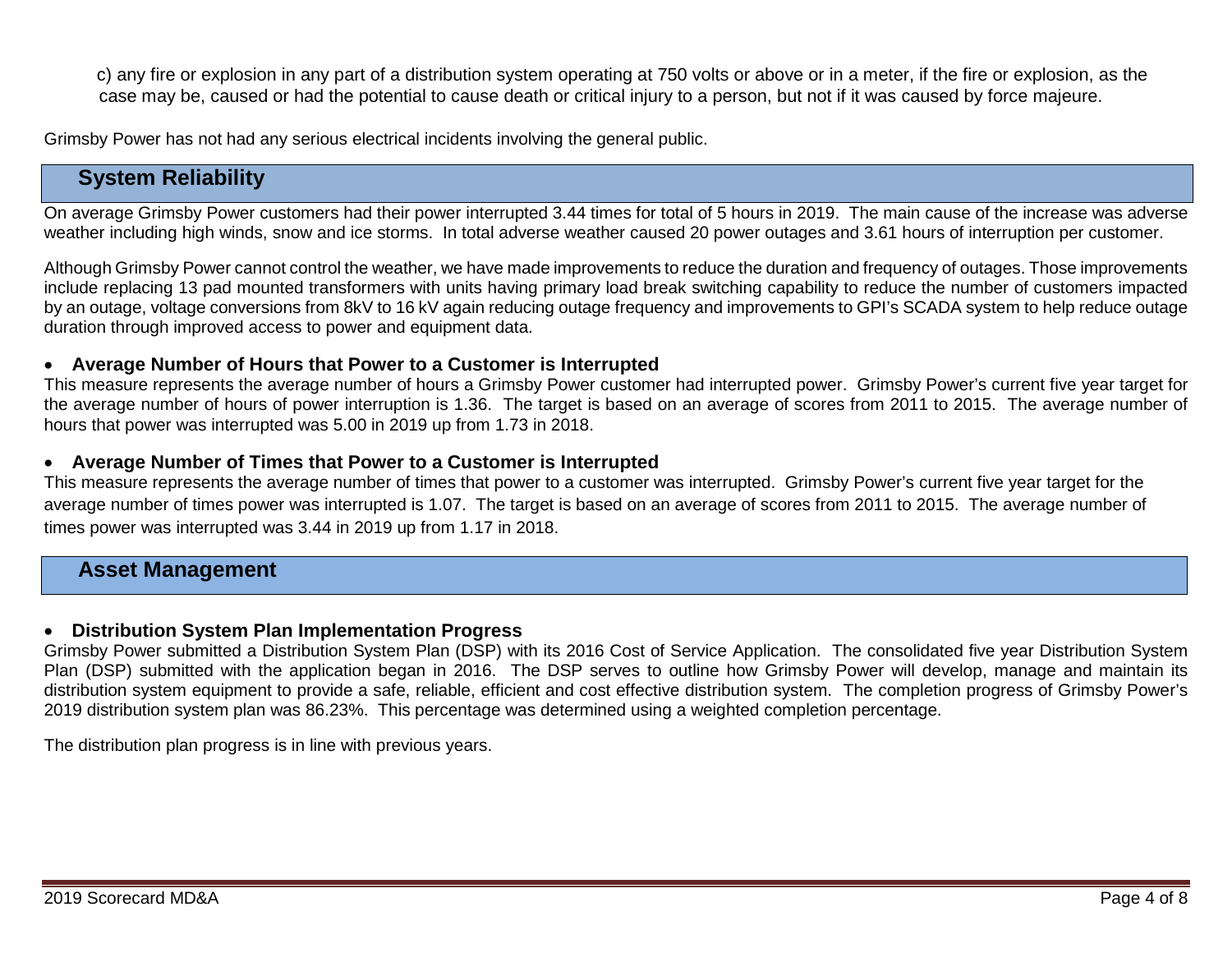#### • **Efficiency Assessment**

The relative efficiency of LDC's is evaluated annually by the Pacific Economics Group LLC (PEG) for the OEB. This evaluation is part of the OEB's rate setting parameters and benchmarking under the renewed regulatory framework for Ontario's electricity distributors. Each LDC is ranked and placed into one of five groups that reflects the potential for incremental productivity gains in each LDC.

In 2019, for the first time, Grimsby Power is in Group 1. A Group 1 distributor is defined as a distributor with actual costs more that 25 percent below predicted costs on average over three years. On average from 2017 to 2019 Grimsby Power was 28.1% below average.

A Group 1 utility is considered the most efficient and Grimsby Power is one of only seven LDC's placed in Group 1. Grimsby Power's continued focus on reasonable costs has made the LDC more cost effective year over year. In 2015, Grimsby Power's actual costs were 17% below predicted. In 2019, Grimsby Power's actual costs were 31.8% below predicted. This is a 14.8% gain in efficiency in 5 years.

#### • **Total Cost per Customer**

Total cost per customer is calculated as the sum of Grimsby Power's capital and operating costs and dividing this cost by the total number of customers that Grimsby Power serves. The cost performance result for 2019 is \$594/customer. This is a \$19 increase since 2015 and a \$10 increase from 2018. In 2019, Grimsby Power's capital and operating costs were slightly higher than the previous year by 2.38%.

Grimsby Power has remained consistent in providing an equitable cost per customer over the past five years. Grimsby Power will continue to replace distribution assets proactively and in conjunction with its Distribution System Plan in a manner that evaluates risks and impacts on customer rates.

#### • **Total Cost per Km of Line**

This measure uses the same total cost that is used in the Cost per Customer calculation above, the total cost is divided by the kilometers of line that Grimsby Power operates to serve its customers. Grimsby Power's 2019 rate is \$10,029 per Km of line. This is a slight increase compared to 2018 but a significant decrease (51%) over the previous five years average due to the inclusion of secondary lines in Grimsby Power reporting. Grimsby Power continues to see low growth in its total kilometers of lines and an increased growth in capital additions due to an increase in residential subdivision development relative to past years. Typically these developments "lie along" existing distribution lines and this keeps the total kilometers of line low whereas the density of the customer base increases.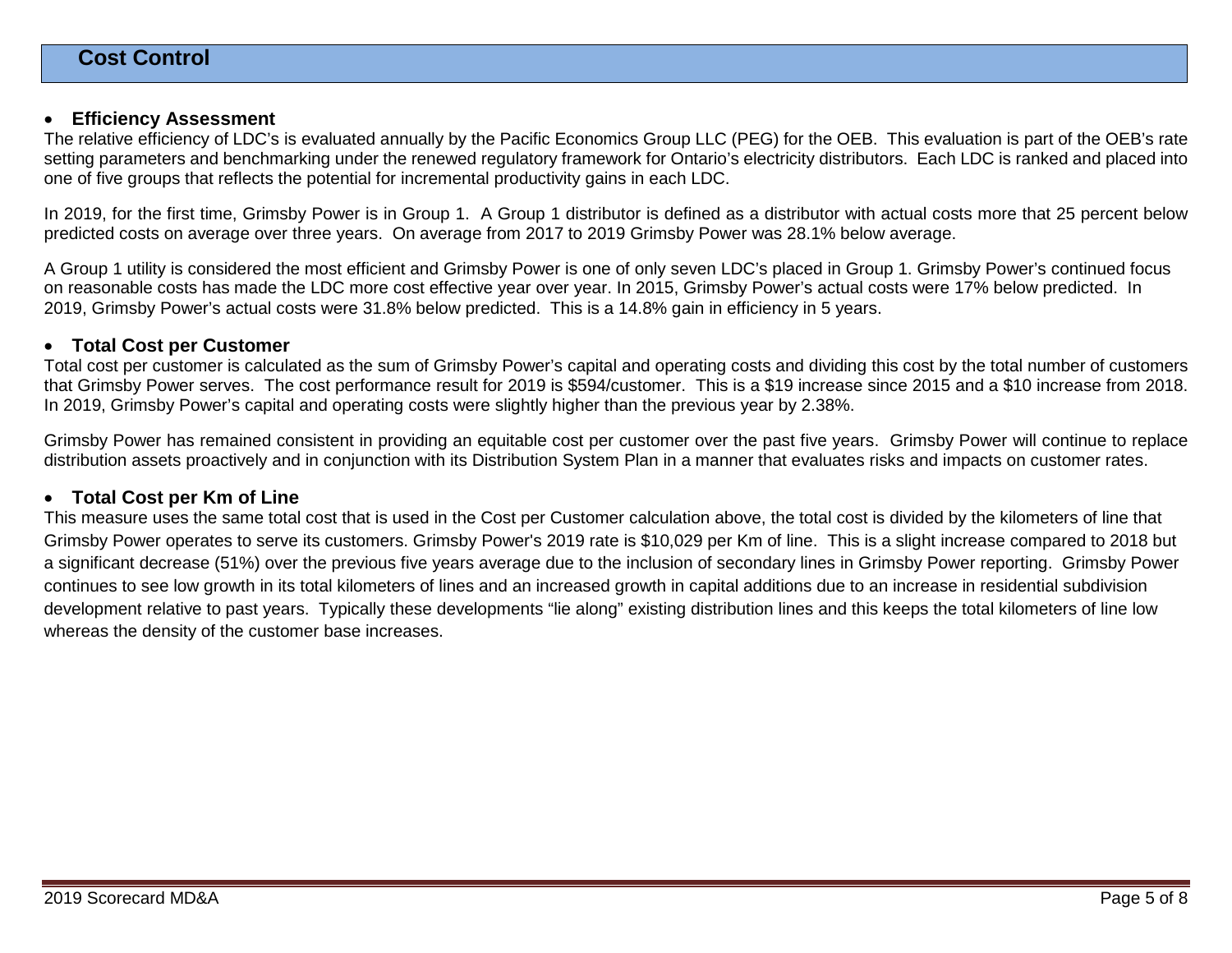#### • **Net Cumulative Energy Savings**

Grimsby Power is pleased to have achieved 91% of its total plan target after five years in the Conservation First Framework. Grimsby Power was allocated a total plan target of 10,850,000 kWhs. This amount of energy savings was to be achieved from 2015 to 2020. Due to a directive from the Ministry of Energy Northern Development and Mines effective April 1, 2019 the IESO will be responsible for conservation programs.

Our successful achievement was made possible by the strong participation from local businesses in retrofit programs, energy efficient lighting programs and other conservation and demand management programs offered to Grimsby consumers through a dedicated expert third party service provider.

## **Connection of Renewable Generation**

#### • **Renewable Generation Connection Impact Assessments Completed on Time**

Electricity distributors are required to conduct Connection Impact Assessments (CIAs) within 60 days of the receipt of the application if there is no distribution system reinforcement or expansion required and within 90 days if there is distribution system reinforcement or expansion required. Grimsby Power completed all CIA's within the prescribed time frame.

#### • **New Micro-embedded Generation Facilities Connected On Time**

In 2019, Grimsby Power connected one new micro-embedded generation facility (microFIT projects of less than 10 kW). The connections were completed within the prescribed time frame of five business days 100% of the time. The minimum acceptable performance level for this measure is 90% of the time.

## **Financial Ratios**

#### • **Liquidity: Current Ratio (Current Assets/Current Liabilities)**

As an indicator of financial health, a current ratio that is greater than 1 is considered good as it indicates that the company can pay its short term debts and financial obligations. Companies with a ratio of greater than 1 are often referred to as being "liquid". The higher the number, the more "liquid" and the larger the margin of safety to cover the company's short-term debts and financial obligations.

Grimsby Power's current ratio has went down slightly from the 2018 ratio of 1.09 to 1.03. The slight decrease in the liquidity ratio was due to an increase in current liabilities. A ratio of 1.03 is indicative of a financially healthy organization and Grimsby Power intends on remaining within a healthy range.

#### • **Leverage: Total Debt (includes short-term and long-term debt) to Equity Ratio**

The OEB uses a deemed capital structure of 60% debt, 40% equity for electricity distributors when establishing rates. This deemed capital mix is equal to a debt to equity ratio of 1.5 (60/40). A debt to equity ratio of more than 1.5 indicates that a distributor is more highly levered than the deemed capital structure. A debt to equity ratio that is higher than 1.5 may indicate that an electricity distributor could have difficulty generating sufficient cash flows to make its debt payments. A debt to equity ratio of less than 1.5 indicates that the distributor is less levered than the deemed capital structure. A low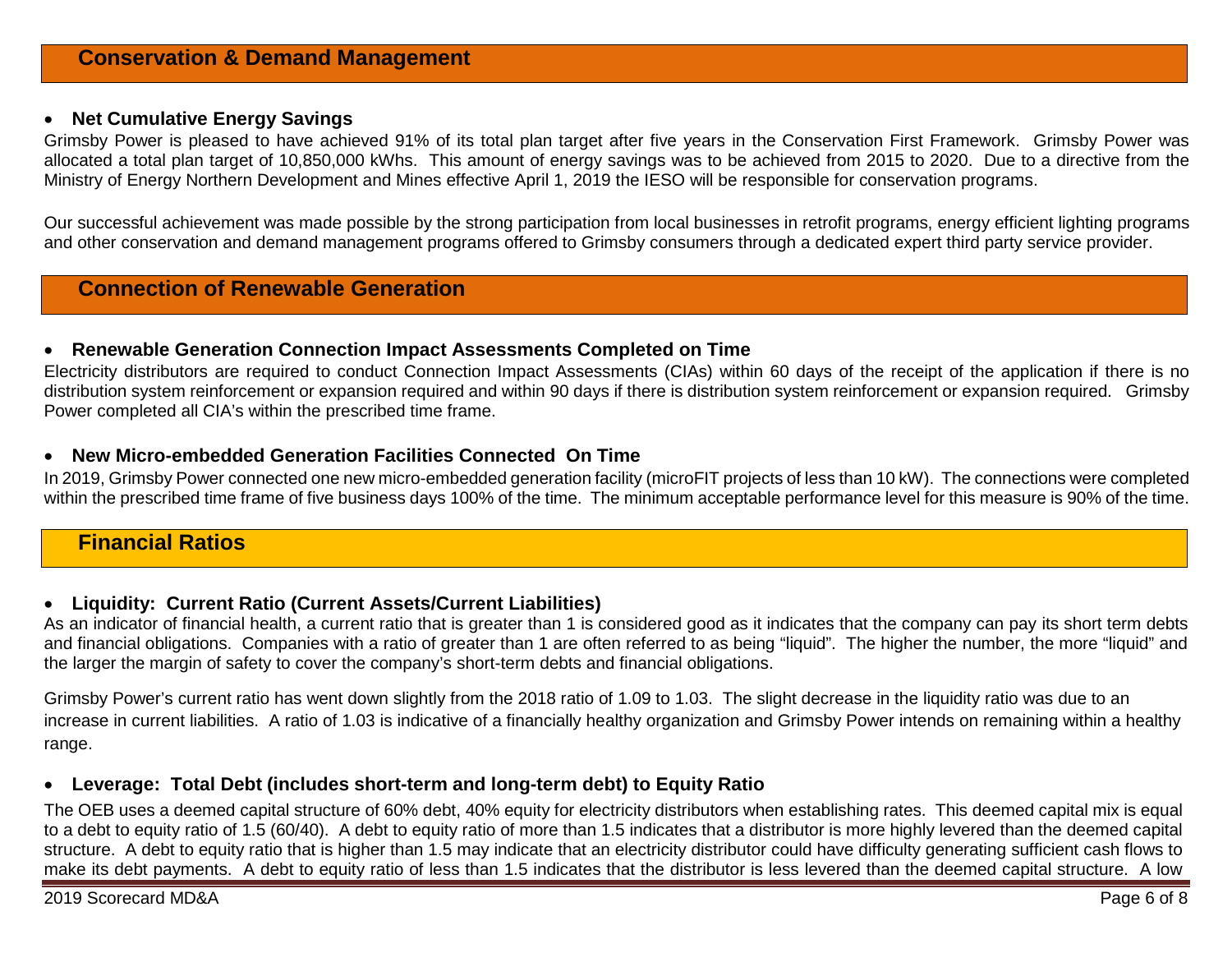debt-to-equity ratio may indicate that an electricity distributor is not taking advantage of the increased profits that financial leverage may bring. In 2019, Grimsby Power moved away slightly away from the 60/40 split with a total debt to equity ratio from 1.26 in 2019 from 1.46 in 2018. The current 1.26 debt to equity ratio represents approximately 55% debt and 45% equity.

### • **Profitability: Regulatory Return on Equity – Deemed (included in rates)**

Grimsby Power's current distribution rates were approved by the OEB and include an expected or deemed regulatory return on equity of 9.19%. This deemed rate was determined through the rate application process in 2016 (EB-2015-0072). The OEB monitors the achieved regulatory return on equity and if an LDC achieves +/- 3% of their deemed regulatory return on equity the OEB may make further inquiries with distributors.

#### • **Profitability: Regulatory Return on Equity – Achieved**

Grimsby Power's achieved regulated return in 2019 was 10.39%, which is within the OEB range of +/-3% of 9.19%. The achieved regulatory return is higher than the deemed ROE due to a higher net income in 2019.